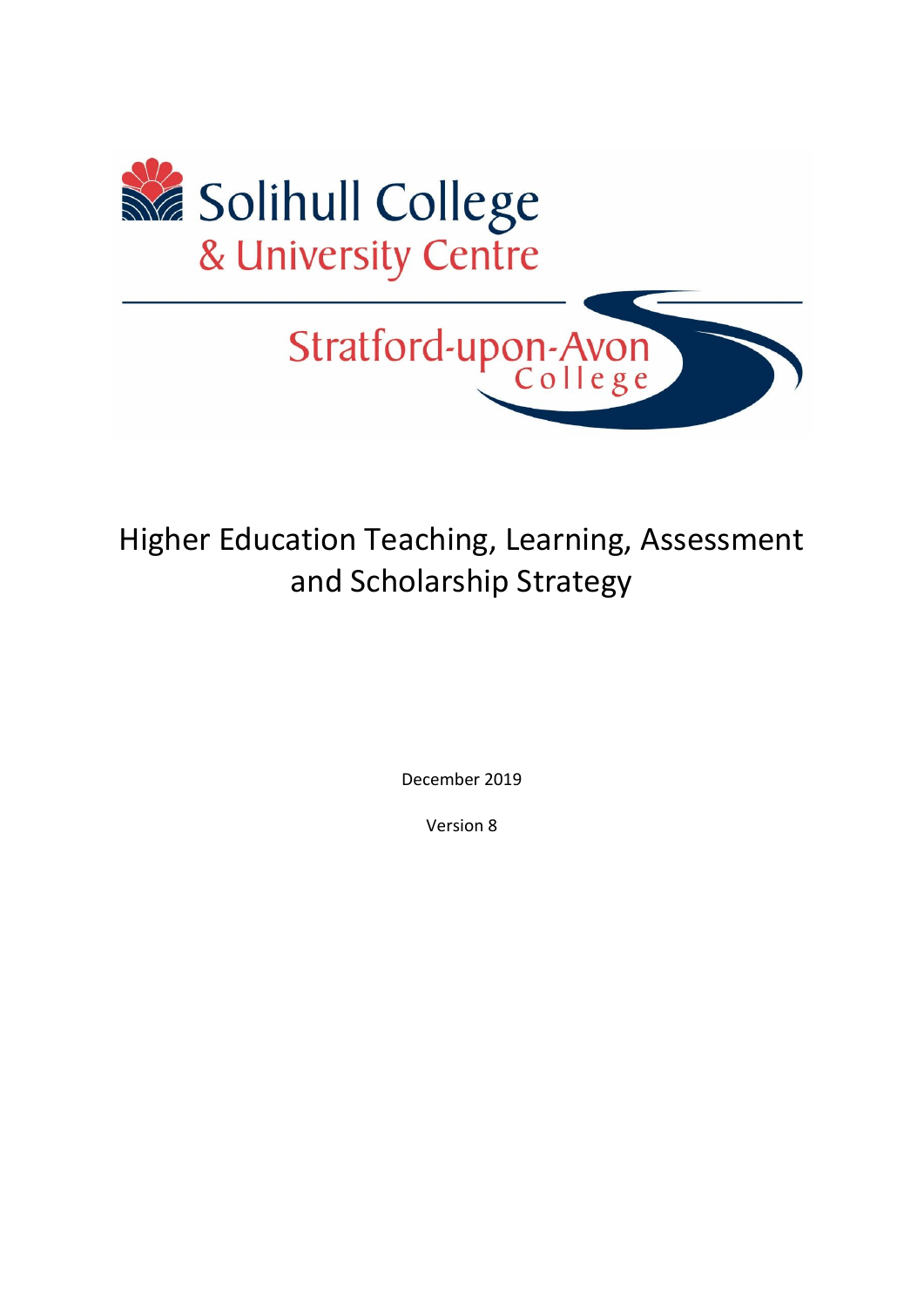### **1 Introduction**

This Higher Education Teaching, Learning, Assessment and Scholarship strategy sets out the key objectives for increasing and sustaining excellence in teaching, learning, assessment and scholarly activity within and across Solihull College and University Centre's Higher Education curriculum offer.

It outlines the college's commitment to promoting and sustaining the high standards which have consistently delivered the best possible learning opportunities for its students, summarises the processes used by the college to assure itself and the wider academic, industrial, professional, and general public of the quality of the learning and teaching provided across both campuses, and describes the expectations for academic staff with regards to their scholarship-informed curriculum delivery.

It is one of a number of related, and inter-dependent subsidiary strategies which enable the college to meet its overall strategic goals, which are to have:

- All students enjoying their learning, being ambitious and having very high standards of academic and personal achievement enabling them to progress to employment, further study and enterprise.
- Excellent leadership and management that will ensure the highest possible standards of teaching, training, learning, assessment and support.
- Innovative and responsive programmes that meet the needs of employers and students, respond to the demands of the economy and continuously explore new market opportunities.
- Effective strategies to shape plans with partners that respond to local economic growth opportunities and social priorities.
- Resources and inclusive learning environments that are of a consistently high quality, support the College's evolution, promote sustainability and inspire learning.
- Outstanding management processes that maintain financial stability and continuously improve the efficient use of resources.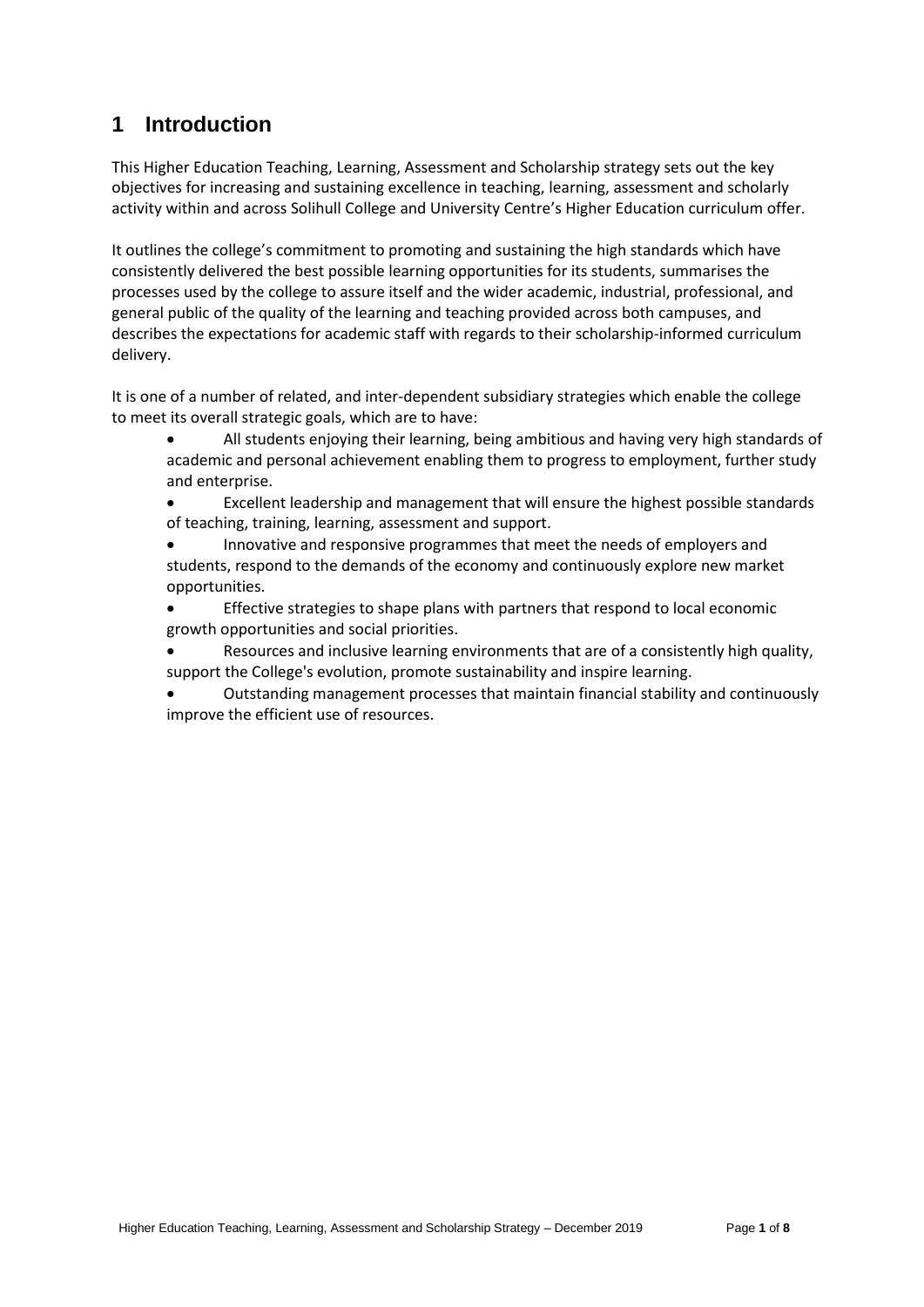### **2 Development of the Strategy**

The contents and focus of this strategy document has been informed by a formal three-stageprocess of consultation so as to ensure that all stakeholders in the college's Higher Education curriculum offer have an integral role in its ownership, and that of the college's strategic directions.

#### *Student Engagement*

Students representing many Higher Education programmes, both those registered at the college and from partner Universities were asked specifically what constitutes good quality teaching and learning with a view to informing the document's content and primary framework prior.

### *Internal Stakeholder Consultation*

The initial draft strategy was written using the student input as a base, and then considered by the HE course teams, resource allocation departments, student representatives and the Higher Education Forum, and then revised in response to the comments and feedback received.

### *External Stakeholder Consultation*

After internal agreement, the strategy was considered by a range of external stakeholders such as employers, academics from partner institutions, external examiners and an external consultant who revised the documentation in response to the comments and feedback received.

This final version was approved by all stakeholder groups prior to adoption, and is annually monitored and reviewed by the Higher Education Strategy Group.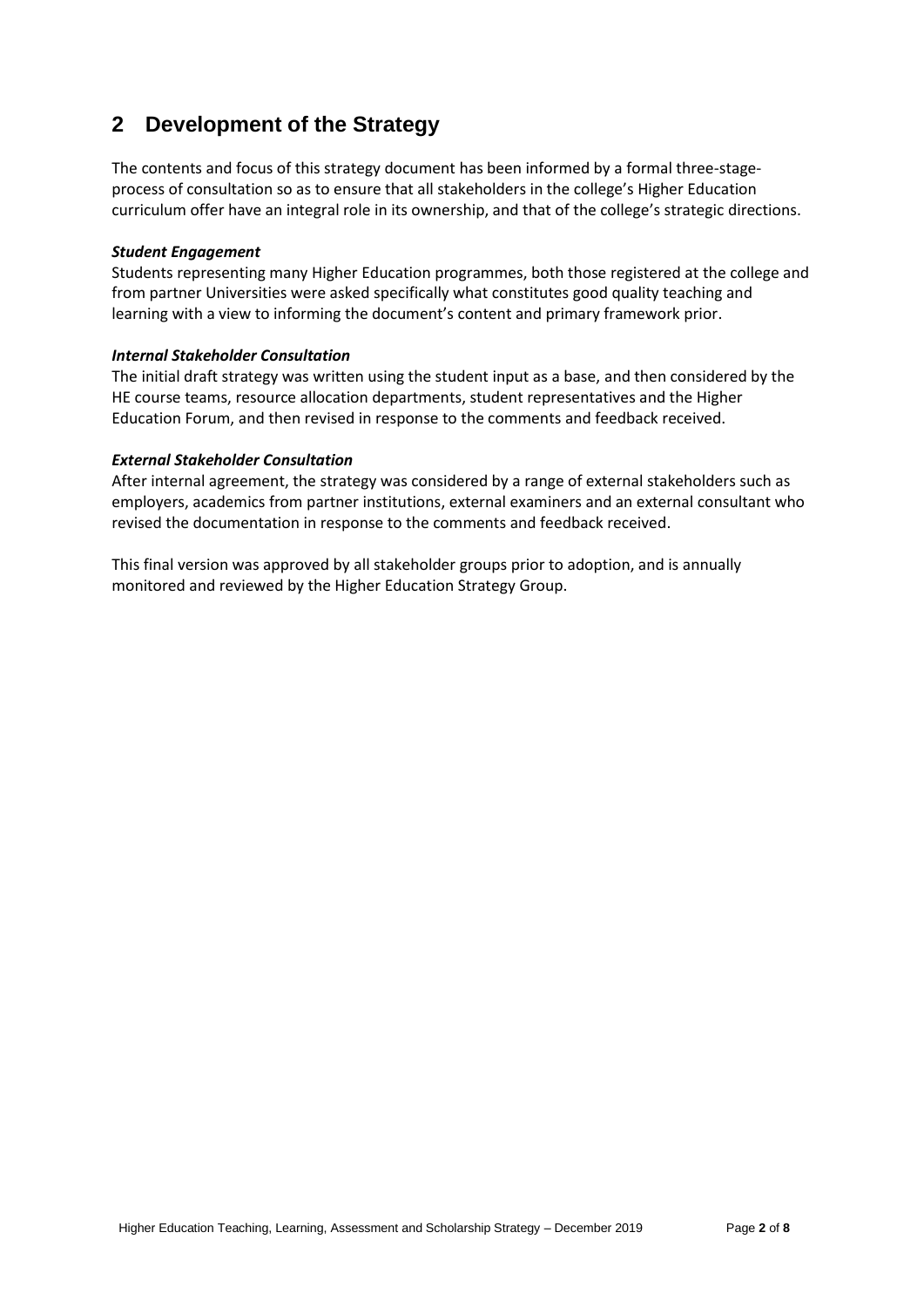## **3 Principles of Teaching, Learning, Assessment and Scholarship**

Excellence in teaching and learning is central to both the college's vision "… to be the organisation of choice for learning for young people, adults and employers through their recognition of our excellent and distinctive experiences in vocational education and training" and its mission statement to "…make significant contributions to the local and regional economies and beyond, by providing high quality vocational education and training for individuals, employers and the wider community."

In order to ensure that all of our HE provision will adhere to these principles, the college is committed to following six strategic objectives across our HE curriculum offer.

We will:

- 1. Recognise, value and reward all those who teach and support learning;
- 2. Enhance the teaching skills of all academic staff through a carefully considered and evaluated programme of continuous professional development;
- 3. Promote teaching and learning through scholarship-informed, and where appropriate, research-informed activities;
- 4. Promote and share pedagogic innovations both within, and outside the college;
- 5. Engage students in the mechanisms, processes and procedures developed by the college to enhance their learning opportunities;
- 6. Ensure that **all** staff, not just those directly involved in teaching, learning and assessment, are trained and supported in ways which will guarantee the effective delivery of this strategy.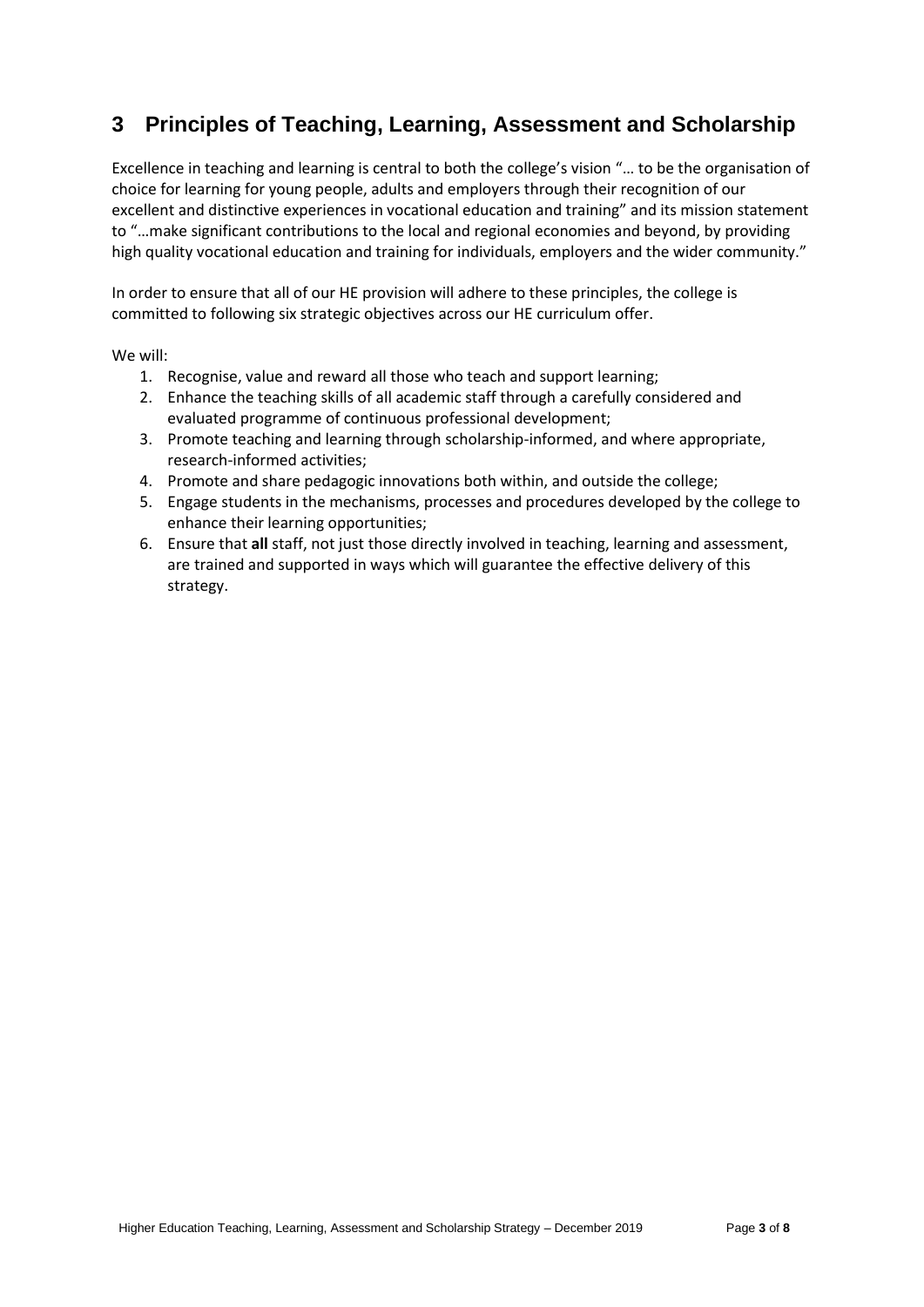### **4 HE Strategy Objectives**

The Higher Education Teaching, Learning, Assessment and Scholarship Strategy is focussed upon six college-wide HE priorities:

**SO1.** Recognise, value and reward all those who teach and support learning through:

- Integrating quality enhancement initiatives with curriculum delivery;
- Ensuring that the management and evaluation of the quality of teaching, learning and assessment is embedded closely to the point of delivery;
- Dissemination, sharing and reporting on teaching, learning and scholarship activities, performance and trends.

**SO2.** Enhance the teaching skills of all academic staff through a carefully considered and evaluated programme of continuous professional development by:

- Ensuring that all staff teaching on HE, regardless of the number of hours, have a continuous Personal Development (CPD) programme aligned to the UK Professional Standards Framework for Teaching and Supporting Learning in Higher Education 2011,( see Appendix) which will be inclusive of, but not necessarily limited to:
	- o Student-centred teaching and learning;
	- o The UK Quality Code for Higher Education and its relevance;
	- o The attainment of Higher Education Academy Fellowship;
	- o Programme review, validation, monitoring and evaluation;
	- $\circ$  Standards, expectations and obligations with regards to the development of new programmes, and in particular how the College's proposed application for Degree Awarding Powers will impact of their working practices;
	- $\circ$  Teaching, learning and assessment strategies in the subject area and how they may differ depending on the level of study and alignment with the FHEQ;
	- $\circ$  The college's peer observational criteria for teaching HE and how it differs from FE delivery;
	- o Integrating scholarly activities into teaching and learning, whether subject-based or pedagogic;
	- o The writing, monitoring and verification of assessments;
	- o Assessment and feedback to HE learners;
	- o Evaluating and improving the student learning experience;
	- o Using and integrating learning technologies into subject specialisms.

**SO3.** Promote teaching and learning through scholarship<sup>1</sup>-informed, and where appropriate, research<sup>2</sup>-informed activities by:

• Facilitating staff engagement with scholarship and/or research-informed activities by setting a target, or series of targets, through the college's annual appraisal system with progress reviewed at the end of each year. The type of research/scholarship target(s) set will be dependent upon the amount and nature of the HE delivered and will be agreed by the staff member and their line manager, but should always align with the needs of the curriculum.

<sup>1</sup> For the purposes of this document, scholarship is considered to be any activity which develops staff expertise in their subject area and includes all forms of employer engagement.

<sup>&</sup>lt;sup>2</sup> For the purposes of this document, research is considered to be any enquiry activities which result in publication in peerreviewed journals, conference papers and presentations etc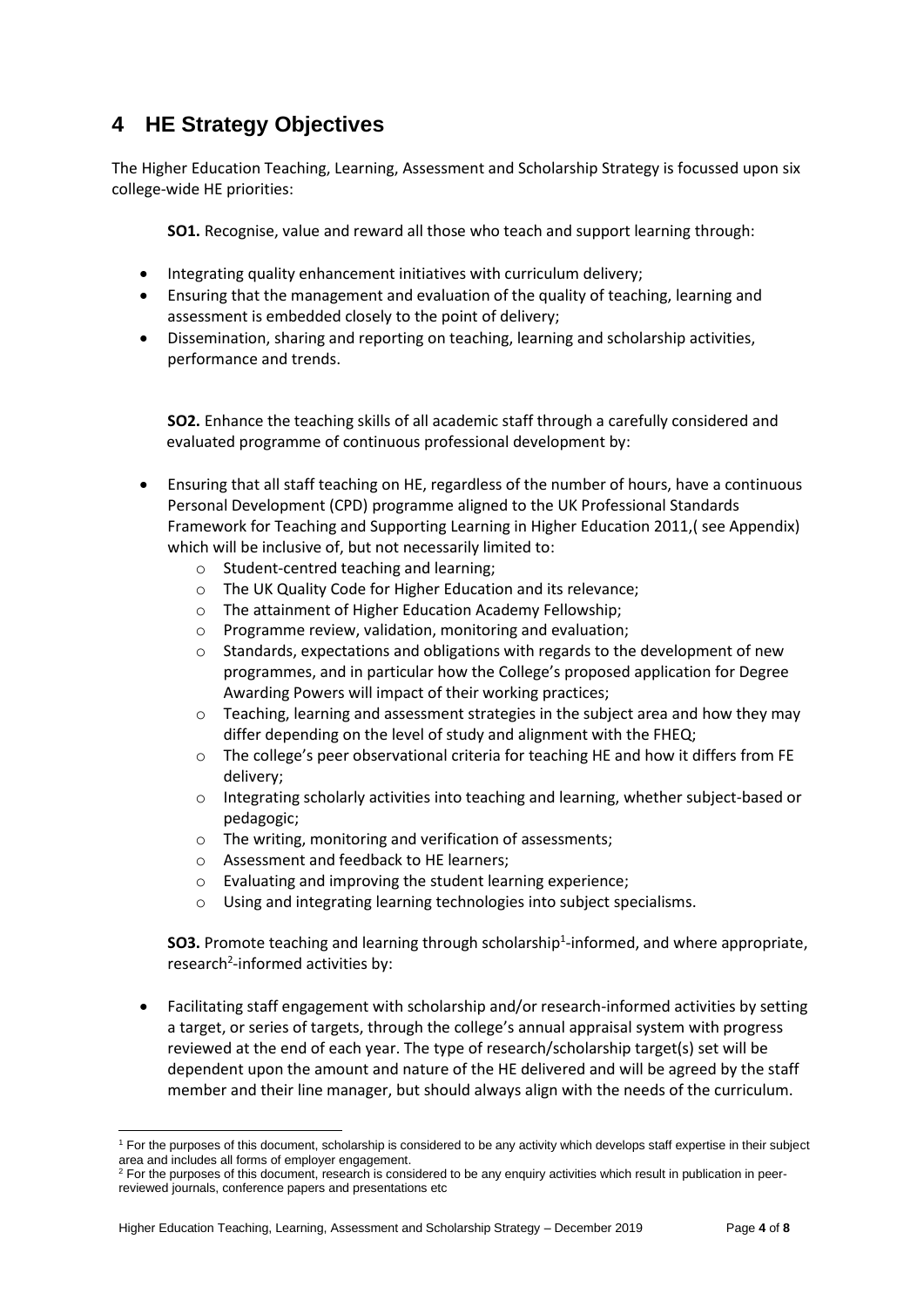**SO4.** Promote and share pedagogic innovations both within, and outside the college by:

- Organising internal staff development events;
- Organising an annual HE conference with attendees from partner HEIs and other external presenters, to include contributions from college HE staff;
- Sharing of practice through peer observation;
- Attendance and contribution to the HE Research Group and HE Forum;
- Promote and engage with external staff development opportunities to create, produce and adapt, engaging, interactive and pedagogically effective learning materials.

**SO5.** Engage students in the mechanisms, processes and procedures developed by the college to enhance their learning opportunities by:

- Increasing and sustaining student attendance and participation in groups, quality boards, committees and forums across the college and at all levels of management and decisionmaking;
- Continually evaluating and assessing the effectiveness of the mechanisms used to capture the opinions of students in improving the teaching and learning processes;
- Using student feedback to inform staff development needs and appraisal systems.
- Designing assessments which identify strengths and areas for development in student practice, understanding and achievement;
- Integrating summative and formative assessments to the support of student learning and the development of academic and employability skills;
- Providing prompt, useful and targeted feedback on learners' achievements and diagnosis of strengths and areas for development.

**SO6.** Ensure that **all** staff, not just those directly involved in teaching, learning and assessment, are trained and supported in ways which will guarantee the effective delivery of this strategy by:

- Integrating Higher Education within cross-college processes, procedures, policies and staffdevelopment activities, and promoting the objectives highlighted within this strategy as part of the college's overall strategic goals;
- Ensuring that assessment modes and methods are linked to intended learning outcomes;
- Allowing students to demonstrate achievement through a variety of assessment methods that makes explicit the criteria against which the demonstration of learning outcomes will be assessed.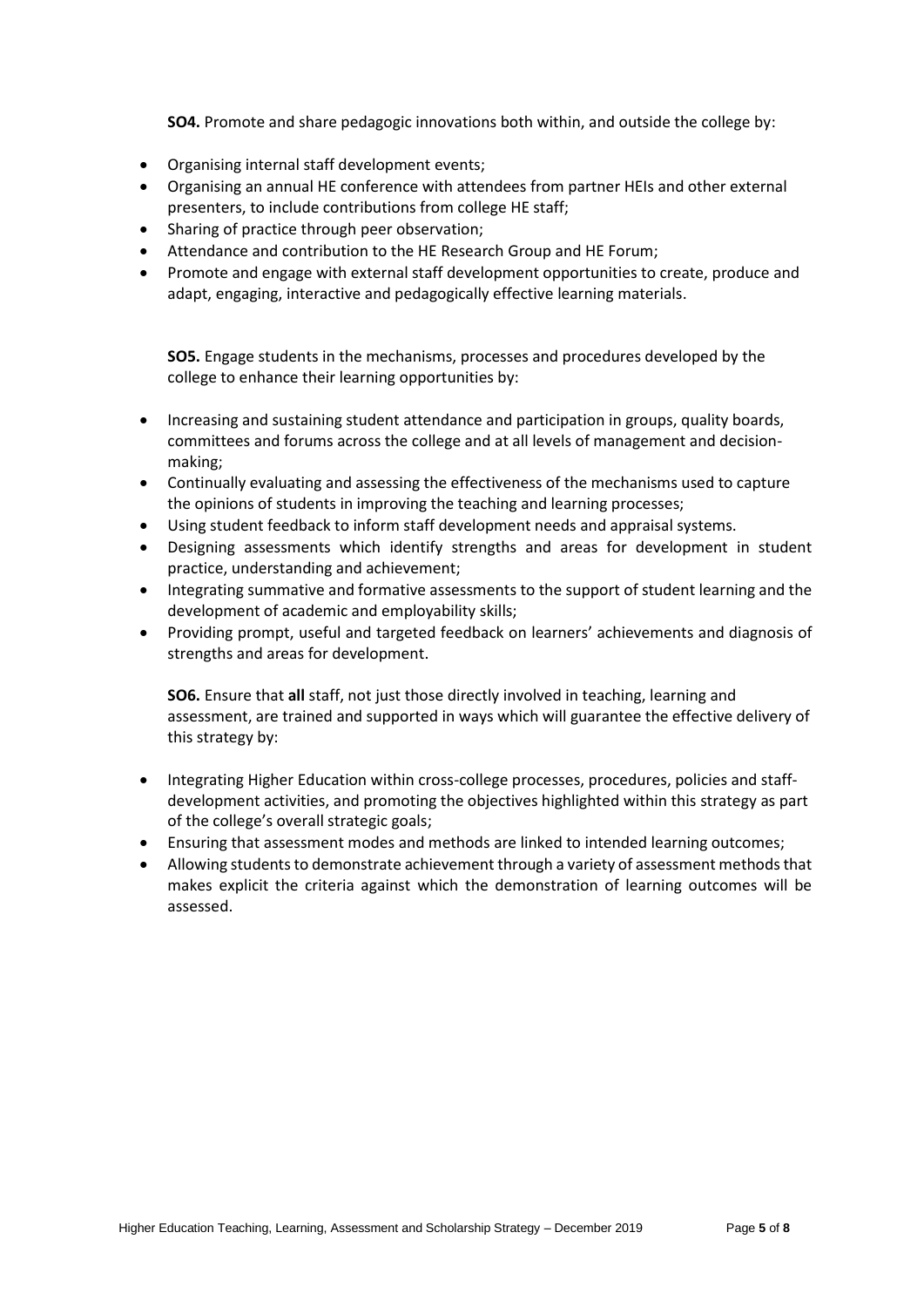### **5 Management, Evaluation and Strategic Development**

The HE Strategy Group provides direction for teaching, learning, assessment and scholarship activities using Key Performance Indicators to measure and evaluate the effectiveness of the college's HE provision, and acts as a proactive and operational body for enhancing teaching, learning and scholarship matters, including quality enhancement and sharing of good practice. Its Terms of Reference are:

- To enable senior managers to participate in the development of the College's Higher Education Strategy,
- To identify areas for new curriculum development aligned sector priorities and employer needs and coherence of the HE curriculum offer,
- To enable senior managers to report and consult on their areas of work and the impact of local and national initiatives,
- To oversee and ensure that systematic approach is taken to improve the quality of students' learning opportunities,
- To identify appropriate communication strategies for the promotion and marketing of Higher Education ensuring that the information is fit for purpose, accessible and trustworthy,
- To ensure that data and statistics relating to the Key Performance Indicators embedded in the college's strategy documentation is disseminated and used to inform the management of the college's Higher Education provision,
- To confirm that the college's HE provision consistently aligns with national expectations and frameworks,
- To explore, and provide a framework for, the enhancement of learning opportunities.

#### **Key Performance Indicators**

- Student success/attainment: e.g. retention, 'drop-out' rates, achievement indicators;
- National Student Survey (NSS) and other student satisfaction survey results;
- Employability and progression statistics;
- Student evaluations and module reviews

#### **References**

- QAA Quality Code for Higher Education,
- National Student Satisfaction Survey;
- UK Professional Standards Framework in Teaching and Supporting Learning in Higher Education;